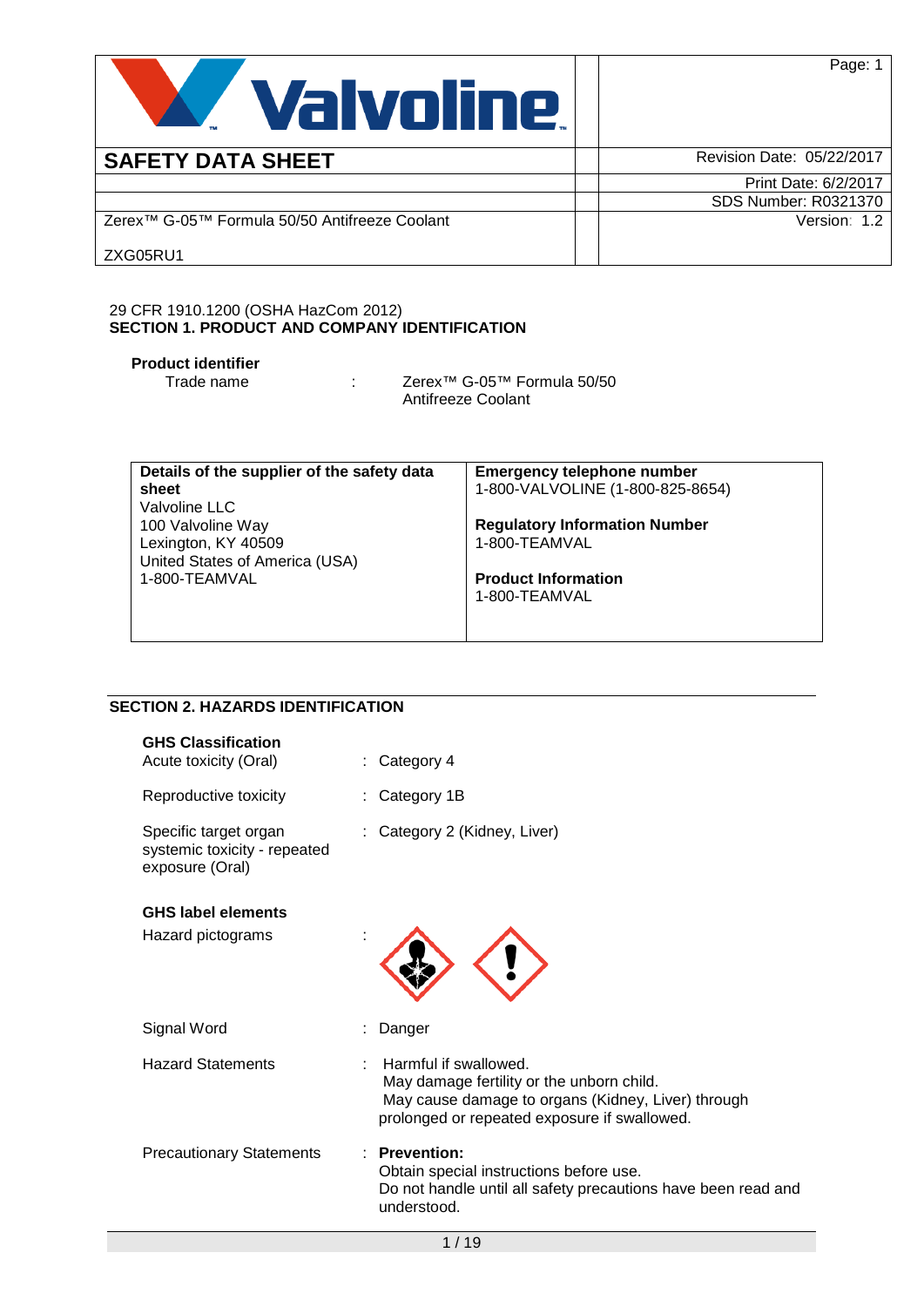Page: 2



| <b>SAFETY DATA SHEET</b>                                  | Revision Date: 05/22/2017 |
|-----------------------------------------------------------|---------------------------|
|                                                           | Print Date: 6/2/2017      |
|                                                           | SDS Number: R0321370      |
| Zerex <sup>™</sup> G-05™ Formula 50/50 Antifreeze Coolant | Version: 1.2              |
| ZXG05RU1                                                  |                           |

Do not breathe dust/ fume/ gas/ mist/ vapors/ spray. Wash skin thoroughly after handling. Do not eat, drink or smoke when using this product. Wear protective gloves/ protective clothing/ eye protection/ face protection. **Response:**  IF SWALLOWED: Call a POISON CENTER/doctor if you feel unwell. Rinse mouth. IF exposed or concerned: Get medical advice/ attention. **Storage:**  Store locked up. **Disposal:**  Dispose of contents/ container to an approved waste disposal plant.

#### **Other hazards**

None known.

### **SECTION 3. COMPOSITION/INFORMATION ON INGREDIENTS**

Substance / Mixture : Mixture

#### **Hazardous components**

| Chemical name                                   | CAS-No.        | Classification         | Concentration (%) |
|-------------------------------------------------|----------------|------------------------|-------------------|
| ETHYLENE GLYCOL                                 | $107 - 21 - 1$ | Acute Tox. 4; H302     | 50.4318           |
|                                                 |                | STOT RE 2; H373        |                   |
| DIETHYLENE GLYCOL                               | $111 - 46 - 6$ | Acute Tox. 4; H302     | 2.5207            |
|                                                 |                | <b>STOT RE 2; H373</b> |                   |
| SODIUM BENZOATE                                 | 532-32-1       | Eye Irrit. 2A; H319    | 1.395             |
| <b>DISODIUM TETRABORATE</b><br><b>ANHYDROUS</b> | 1330-43-4      | Repr. 1B; H360         | 0.8209            |

# **SECTION 4. FIRST AID MEASURES**

| General advice | : Move out of dangerous area.<br>Show this safety data sheet to the doctor in attendance.<br>Do not leave the victim unattended. |
|----------------|----------------------------------------------------------------------------------------------------------------------------------|
| If inhaled     | : If unconscious, place in recovery position and seek medical                                                                    |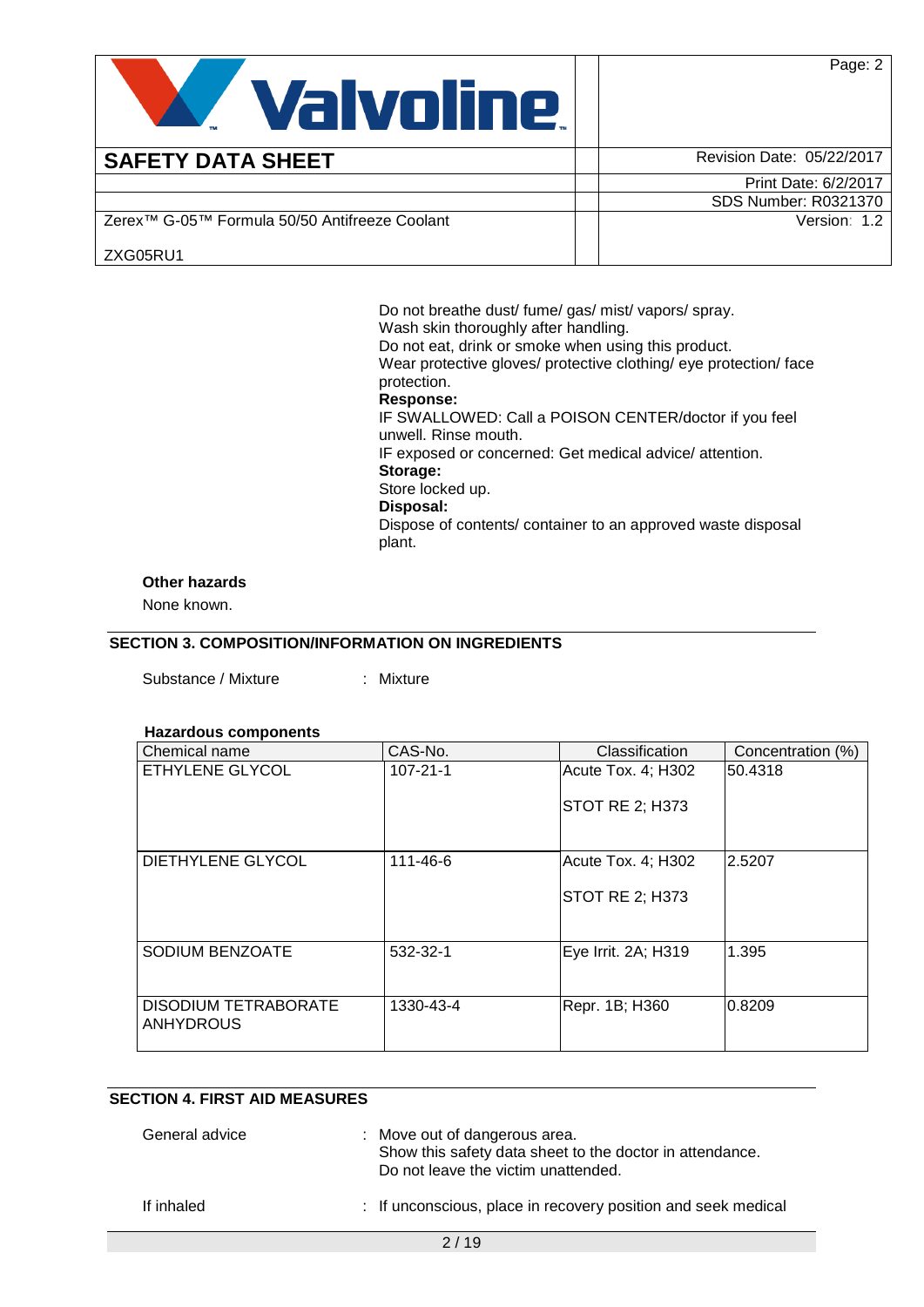

ZXG05RU1

Print Date: 6/2/2017 SDS Number: R0321370

Zerex™ G-05™ Formula 50/50 Antifreeze Coolant Version: 1.2

|                                                                   | advice.<br>If symptoms persist, call a physician.                                                                                                                                                                                                                                                                                                                                                                                                                                                                                                                                                                                                                                                                                                                                                                                                                                                                                                                                                                                                      |
|-------------------------------------------------------------------|--------------------------------------------------------------------------------------------------------------------------------------------------------------------------------------------------------------------------------------------------------------------------------------------------------------------------------------------------------------------------------------------------------------------------------------------------------------------------------------------------------------------------------------------------------------------------------------------------------------------------------------------------------------------------------------------------------------------------------------------------------------------------------------------------------------------------------------------------------------------------------------------------------------------------------------------------------------------------------------------------------------------------------------------------------|
| In case of skin contact                                           | : First aid is not normally required. However, it is<br>recommended that exposed areas be cleaned by washing<br>with soap and water.                                                                                                                                                                                                                                                                                                                                                                                                                                                                                                                                                                                                                                                                                                                                                                                                                                                                                                                   |
| In case of eye contact                                            | : Flush eyes with water as a precaution.<br>Remove contact lenses.<br>Protect unharmed eye.<br>If eye irritation persists, consult a specialist.                                                                                                                                                                                                                                                                                                                                                                                                                                                                                                                                                                                                                                                                                                                                                                                                                                                                                                       |
| If swallowed                                                      | : Obtain medical attention.<br>Rinse mouth with water.<br>Do not give milk or alcoholic beverages.<br>Never give anything by mouth to an unconscious person.<br>If symptoms persist, call a physician.                                                                                                                                                                                                                                                                                                                                                                                                                                                                                                                                                                                                                                                                                                                                                                                                                                                 |
| Most important symptoms<br>and effects, both acute and<br>delayed | : Effects of acute ethylene glycol poisoning appear in three<br>fairly distinct stages. The initial stage occurs shortly after<br>exposure, lasts 6-12 hours, and is characterized by central<br>nervous system effects (transient exhilaration, nausea,<br>vomiting, and in severe cases, coma, convulsions, and<br>possible death). The second stage lasts from 12-36 hours<br>after exposure and is initiated by the onset of coma. This<br>phase is characterized by tachypnia, tachycardia, mild<br>hypotension, cyanosis, and in severe cases, pulmonary<br>edema, bronchopneumonia, cardiac enlargement, and<br>congestive failure. The final stage occurs 24-72 post-<br>exposure and is characterized by renal failure, ranging from a<br>mild increase in blood urea nitrogen and creatinine followed<br>by recovery, to complete anuria with acute tubular necrosis<br>that can lead to death. Oxaluria is found in most cases. The<br>most significant laboratory finding in ethylene glycol<br>intoxication is severe metabolic acidosis. |
|                                                                   | Signs and symptoms of exposure to this material through<br>breathing, swallowing, and/or passage of the material through<br>the skin may include:<br>stomach or intestinal upset (nausea, vomiting, diarrhea)<br>irritation (nose, throat, airways)<br>Cough                                                                                                                                                                                                                                                                                                                                                                                                                                                                                                                                                                                                                                                                                                                                                                                           |
|                                                                   | pain in the abdomen and lower back<br>cyanosis (causes blue coloring of the skin and nails from lack<br>of oxygen)<br>lung edema (fluid buildup in the lung tissue)<br>acute kidney failure (sudden slowing or stopping of urine<br>production)<br>Convulsions<br>Harmful if swallowed.                                                                                                                                                                                                                                                                                                                                                                                                                                                                                                                                                                                                                                                                                                                                                                |

May damage fertility or the unborn child.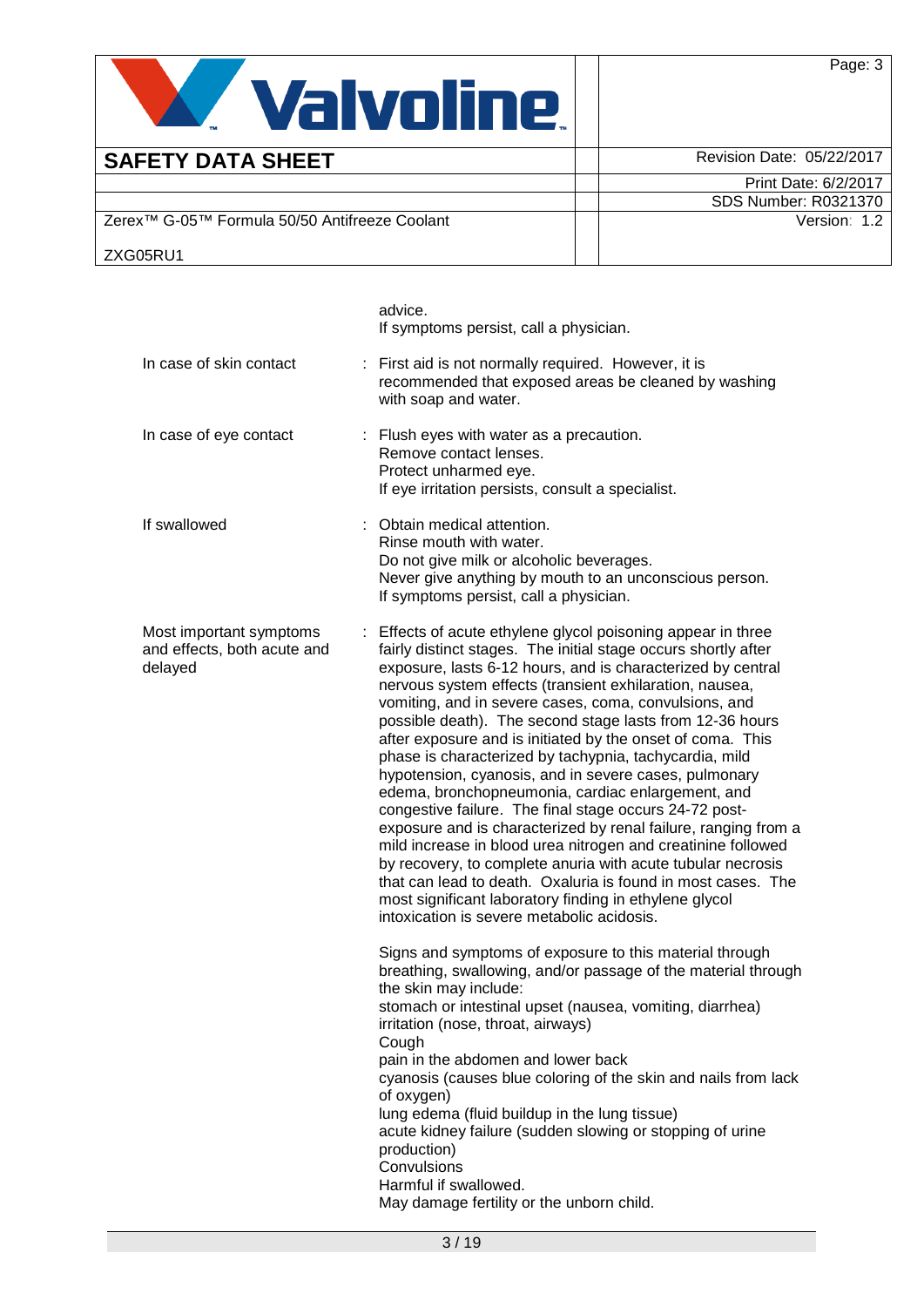Page: 4



# **SAFETY DATA SHEET Revision Date: 05/22/2017**

Print Date: 6/2/2017 SDS Number: R0321370 Version: 1.2

Zerex™ G-05™ Formula 50/50 Antifreeze Coolant

ZXG05RU1

Notes to physician : This product contains ethylene glycol. Ethanol decreases the metabolism of ethylene glycol to toxic metabolites. Ethanol should be administered as soon as possible in cases of severe poisoning since the elimination half-life of ethylene glycol is 3 hours. If medical care will be delayed several hours, give the patient three to four 1-ounce oral "shots" of 86 proof or higher whiskey before or during transport to the hospital. Fomepizole (4-methylpyrazole) is an effective antagonist of alcohol dehydrogenase, and as such, may be used as an antidote in the treatment of ethylene glycol poisoning. Hemodialysis effectively removes ethylene glycol and its metabolites from the body.

# **SECTION 5. FIREFIGHTING MEASURES**

| Suitable extinguishing media            | : Use extinguishing measures that are appropriate to local<br>circumstances and the surrounding environment.<br>Water spray<br>Foam<br>Carbon dioxide (CO2)<br>Dry chemical |
|-----------------------------------------|-----------------------------------------------------------------------------------------------------------------------------------------------------------------------------|
| Unsuitable extinguishing<br>media       | : High volume water jet                                                                                                                                                     |
| Specific hazards during<br>firefighting | : Do not allow run-off from fire fighting to enter drains or water<br>courses.                                                                                              |
| Hazardous combustion<br>products        | : Alcohols<br>Aldehydes<br>carbon dioxide and carbon monoxide<br>ethers<br>toxic fumes<br>Hydrocarbons<br>Sodium oxides                                                     |
| Specific extinguishing<br>methods       |                                                                                                                                                                             |
|                                         | Product is compatible with standard fire-fighting agents.                                                                                                                   |
| Further information                     | : Fire residues and contaminated fire extinguishing water must<br>be disposed of in accordance with local regulations.                                                      |
| for firefighters                        | Special protective equipment : In the event of fire, wear self-contained breathing apparatus.                                                                               |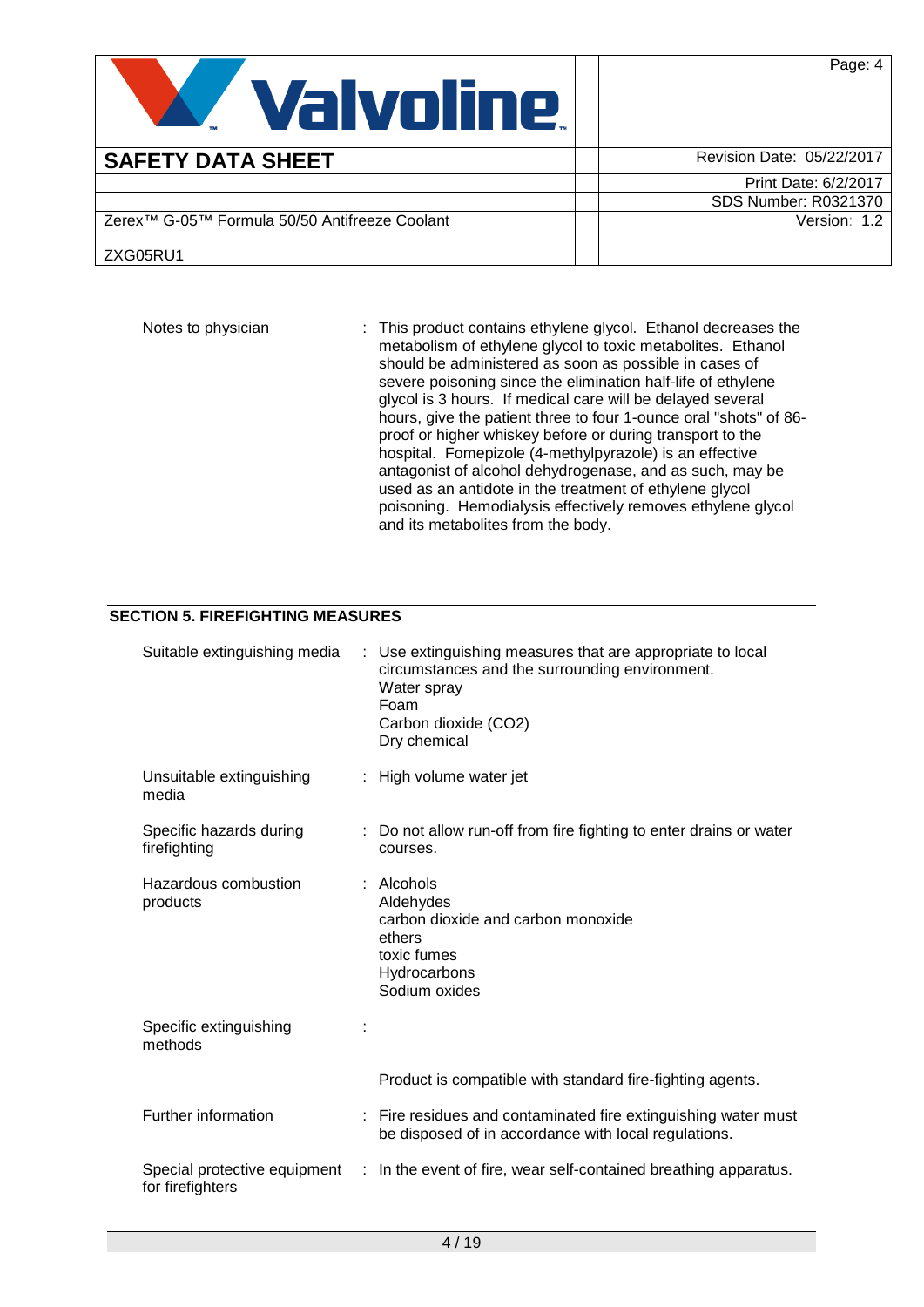

| <b>SAFETY DATA SHEET</b>                                  | Revision Date: 05/22/2017   |
|-----------------------------------------------------------|-----------------------------|
|                                                           | Print Date: 6/2/2017        |
|                                                           | <b>SDS Number: R0321370</b> |
| Zerex <sup>™</sup> G-05™ Formula 50/50 Antifreeze Coolant | Version: 1.2                |
| ZXG05RU1                                                  |                             |

# **SECTION 6. ACCIDENTAL RELEASE MEASURES**

| Personal precautions,<br>protective equipment and<br>emergency procedures | : Use personal protective equipment.<br>Ensure adequate ventilation.<br>Persons not wearing protective equipment should be excluded<br>from area of spill until clean-up has been completed. |
|---------------------------------------------------------------------------|----------------------------------------------------------------------------------------------------------------------------------------------------------------------------------------------|
| <b>Environmental precautions</b>                                          | : Prevent product from entering drains.<br>Prevent further leakage or spillage if safe to do so.<br>If the product contaminates rivers and lakes or drains inform<br>respective authorities. |
| Methods and materials for<br>containment and cleaning up                  | : Soak up with inert absorbent material (e.g. sand, silica gel,<br>acid binder, universal binder, sawdust).<br>Keep in suitable, closed containers for disposal.                             |
| Other information                                                         | : Comply with all applicable federal, state, and local regulations.                                                                                                                          |

# **SECTION 7. HANDLING AND STORAGE**

| Advice on safe handling     | : Do not breathe vapours/dust.<br>Do not smoke.<br>Container hazardous when empty.<br>Avoid exposure - obtain special instructions before use.<br>Avoid contact with skin and eyes.<br>Smoking, eating and drinking should be prohibited in the<br>application area.<br>For personal protection see section 8.<br>Dispose of rinse water in accordance with local and national<br>regulations. |
|-----------------------------|------------------------------------------------------------------------------------------------------------------------------------------------------------------------------------------------------------------------------------------------------------------------------------------------------------------------------------------------------------------------------------------------|
| Conditions for safe storage | : Keep container tightly closed in a dry and well-ventilated<br>place.<br>Observe label precautions.                                                                                                                                                                                                                                                                                           |

# **SECTION 8. EXPOSURE CONTROLS/PERSONAL PROTECTION**

#### **Components with workplace control parameters**

| Components      | CAS-No.        | Value type | <b>Control</b> | <b>Basis</b> |
|-----------------|----------------|------------|----------------|--------------|
|                 |                | (Form of   | parameters /   |              |
|                 |                | exposure)  | Permissible    |              |
|                 |                |            | concentration  |              |
| ETHYLENE GLYCOL | $107 - 21 - 1$ | C          | 100 mg/m $3$   | <b>ACGIH</b> |
|                 |                |            | Aerosol only   |              |
|                 |                |            | 50 ppm         | OSHA P0      |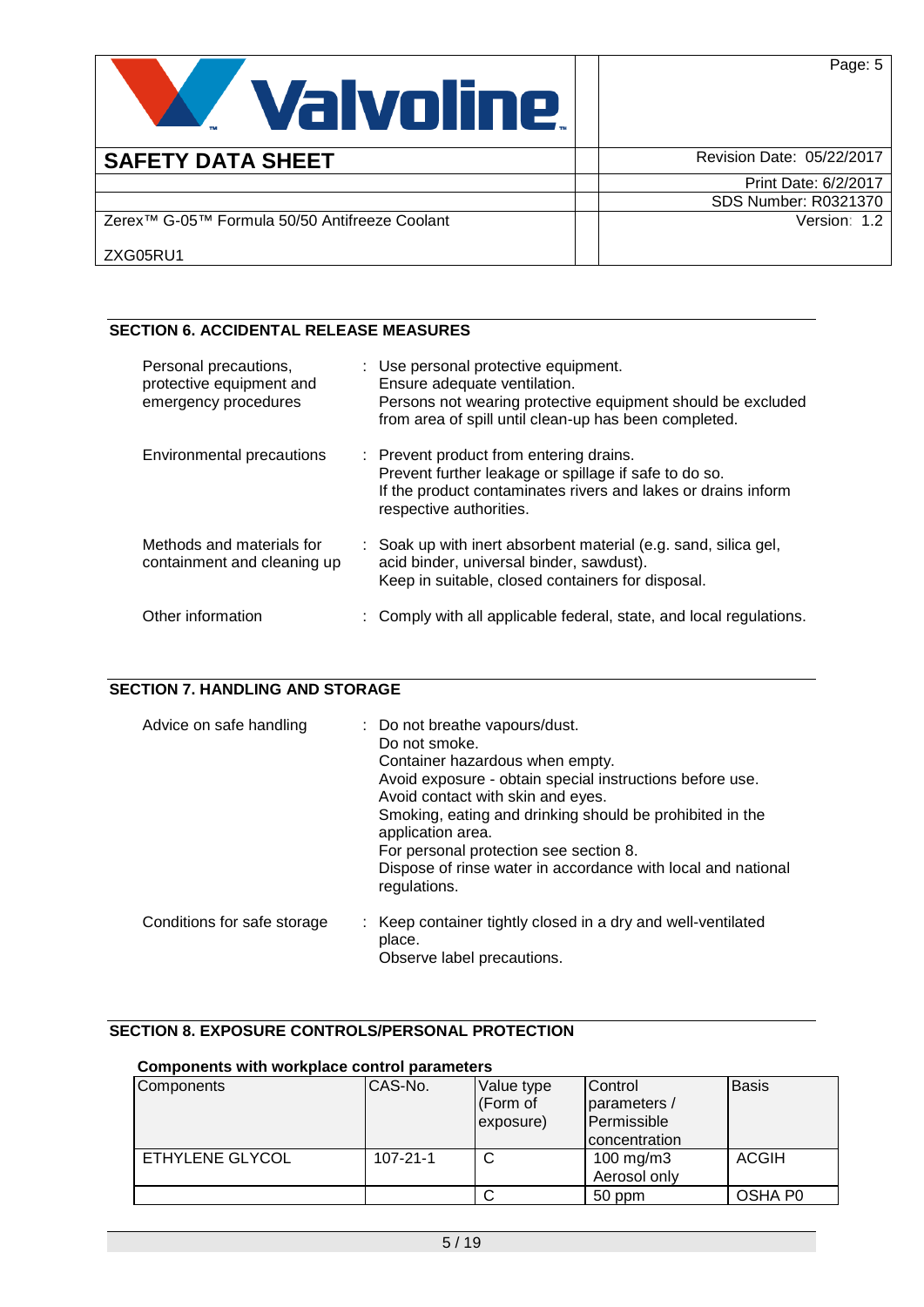

| <b>SAFETY DATA SHEET</b>                                  | Revision Date: 05/22/2017 |
|-----------------------------------------------------------|---------------------------|
|                                                           | Print Date: 6/2/2017      |
|                                                           | SDS Number: R0321370      |
| Zerex <sup>™</sup> G-05™ Formula 50/50 Antifreeze Coolant | Version: 1.2              |
| ZXG05RU1                                                  |                           |

|                             |           |             | $125 \text{ mg/m}$ 3 |                  |
|-----------------------------|-----------|-------------|----------------------|------------------|
|                             |           | C           | 40 ppm               | <b>CAL PEL</b>   |
|                             |           |             | 100 mg/m $3$         |                  |
|                             |           |             | Vapour               |                  |
| DIETHYLENE GLYCOL           | 111-46-6  | <b>TWA</b>  | $10$ mg/m $3$        | <b>US WEEL</b>   |
| <b>DISODIUM TETRABORATE</b> | 1330-43-4 | <b>TWA</b>  | 1 $mg/m3$            | <b>NIOSH REL</b> |
| <b>ANHYDROUS</b>            |           |             |                      |                  |
|                             |           | PEL         | $5 \text{ mg/m}$ 3   | <b>CAL PEL</b>   |
|                             |           | <b>TWA</b>  | $10$ mg/m $3$        | OSHA P0          |
|                             |           | <b>TWA</b>  | $2$ mg/m $3$         | <b>ACGIH</b>     |
|                             |           |             | Inhalable fraction   |                  |
|                             |           |             | (Borate)             |                  |
|                             |           | <b>STEL</b> | $6$ mg/m $3$         | <b>ACGIH</b>     |
|                             |           |             | Inhalable fraction   |                  |
|                             |           |             | (Borate)             |                  |

#### **Hazardous components without workplace control parameters**

| Components              | CAS-No.   |
|-------------------------|-----------|
| <b>ISODIUM BENZOATE</b> | 1532-32-1 |
| IDISODIUM TETRABORATE   | 1330-43-4 |
| <b>IANHYDROUS</b>       |           |

**Engineering measures** : Provide sufficient mechanical (general and/or local exhaust) ventilation to maintain exposure below exposure guidelines (if applicable) or below levels that cause known, suspected or apparent adverse effects.

#### **Personal protective equipment**

| . 0.00a. p.0.00vo 0quipo<br>Respiratory protection | In the case of vapour formation use a respirator with an<br>approved filter.                                                                                                                                                                                                                                                                                                                                                                                                                                                                                                                               |
|----------------------------------------------------|------------------------------------------------------------------------------------------------------------------------------------------------------------------------------------------------------------------------------------------------------------------------------------------------------------------------------------------------------------------------------------------------------------------------------------------------------------------------------------------------------------------------------------------------------------------------------------------------------------|
|                                                    | A NIOSH-approved air-purifying respirator with an appropriate<br>cartridge and/or filter may be permissible under certain<br>circumstances where airborne concentrations are expected to<br>exceed exposure limits (if applicable) or if overexposure has<br>otherwise been determined. Protection provided by air-<br>purifying respirators is limited. Use a positive pressure, air-<br>supplied respirator if there is any potential for uncontrolled<br>release, exposure levels are not known or any other<br>circumstances where an air-purifying respirator may not<br>provide adequate protection. |
| Hand protection<br><b>Remarks</b>                  | The suitability for a specific workplace should be discussed<br>with the producers of the protective gloves.                                                                                                                                                                                                                                                                                                                                                                                                                                                                                               |
| Eye protection                                     | Not required under normal conditions of use. Wear splash-<br>proof safety goggles if material could be misted or splashed<br>into eyes.                                                                                                                                                                                                                                                                                                                                                                                                                                                                    |
| Skin and body protection                           | Wear as appropriate:                                                                                                                                                                                                                                                                                                                                                                                                                                                                                                                                                                                       |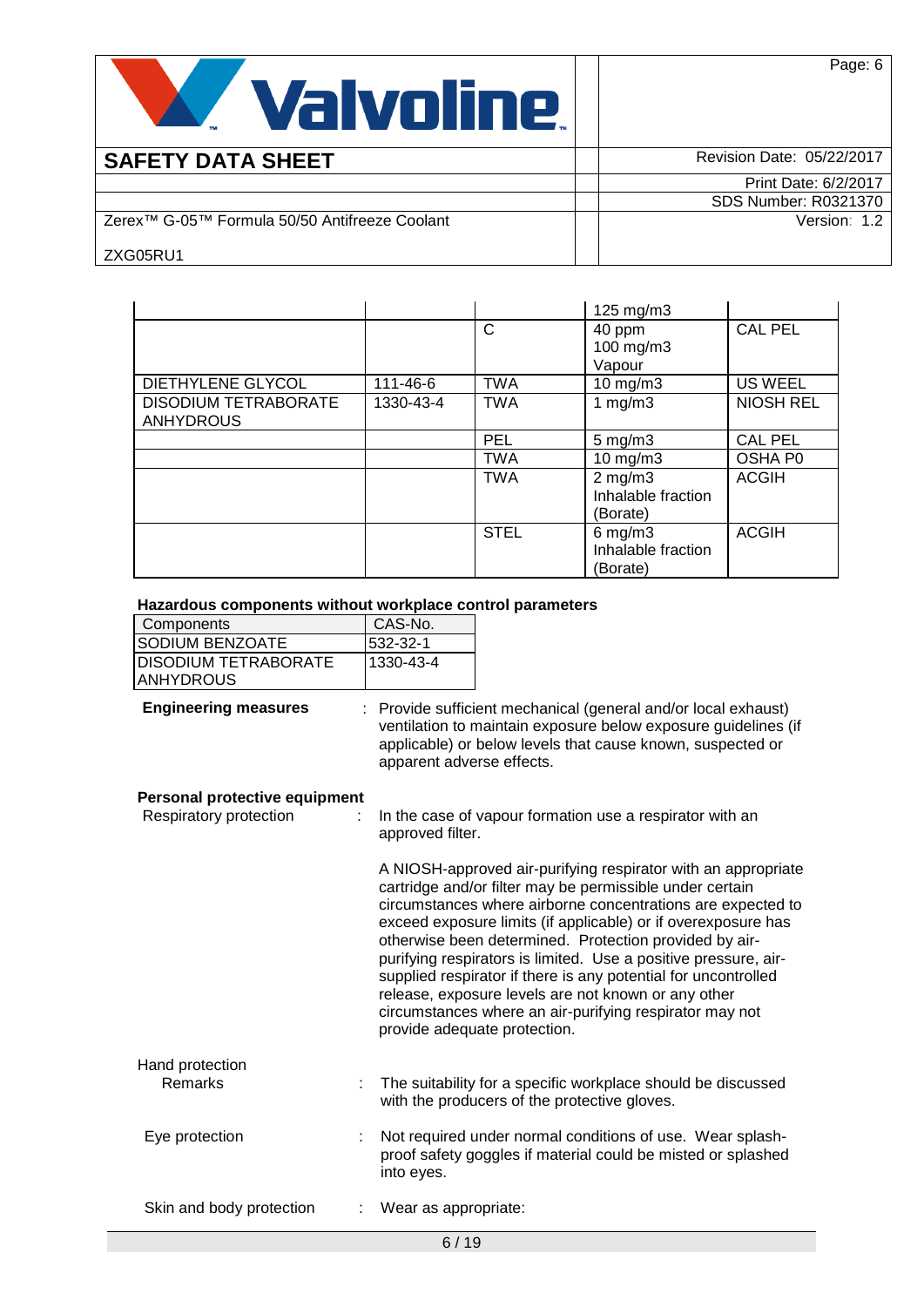

**SAFETY DATA SHEET** Revision Date: 05/22/2017

|                                                           | Print Date: 6/2/2017        |
|-----------------------------------------------------------|-----------------------------|
|                                                           | <b>SDS Number: R0321370</b> |
| Zerex <sup>™</sup> G-05™ Formula 50/50 Antifreeze Coolant | Version:                    |

ZXG05RU1

|                  |   | Impervious clothing<br>Safety shoes<br>Choose body protection according to the amount and<br>concentration of the dangerous substance at the work place.<br>Wear resistant gloves (consult your safety equipment<br>supplier). |
|------------------|---|--------------------------------------------------------------------------------------------------------------------------------------------------------------------------------------------------------------------------------|
| Hygiene measures | ÷ | Wash hands before breaks and at the end of workday.<br>When using do not eat or drink.<br>When using do not smoke.                                                                                                             |

# **SECTION 9. PHYSICAL AND CHEMICAL PROPERTIES**

| Physical state               | ÷  | liquid                                                |
|------------------------------|----|-------------------------------------------------------|
| Colour                       |    | light yellow                                          |
| Odour                        |    | No data available                                     |
| <b>Odour Threshold</b>       | ÷  | No data available                                     |
| рH                           |    | Average 8.0                                           |
| Melting point/freezing point | ÷. | No data available                                     |
| Boiling point/boiling range  |    | : 225 °F / 107 °C<br>(1013.3 hPa)                     |
| Flash point                  |    | > 250.0 °F / > 121.1 °C<br>Method: Cleveland open cup |
| Evaporation rate             | ÷  | No data available                                     |
| Flammability (solid, gas)    |    | No data available                                     |
| Upper explosion limit        | t. | 15.3 %(V)                                             |
| Lower explosion limit        | t. | 1.7 %(V)                                              |
| Vapour pressure              |    | 1.800 mmHg (68.00 °F)                                 |
| Relative vapour density      |    | $> 1.000$ AIR=1                                       |
| Relative density             |    | No data available                                     |
| Density                      |    |                                                       |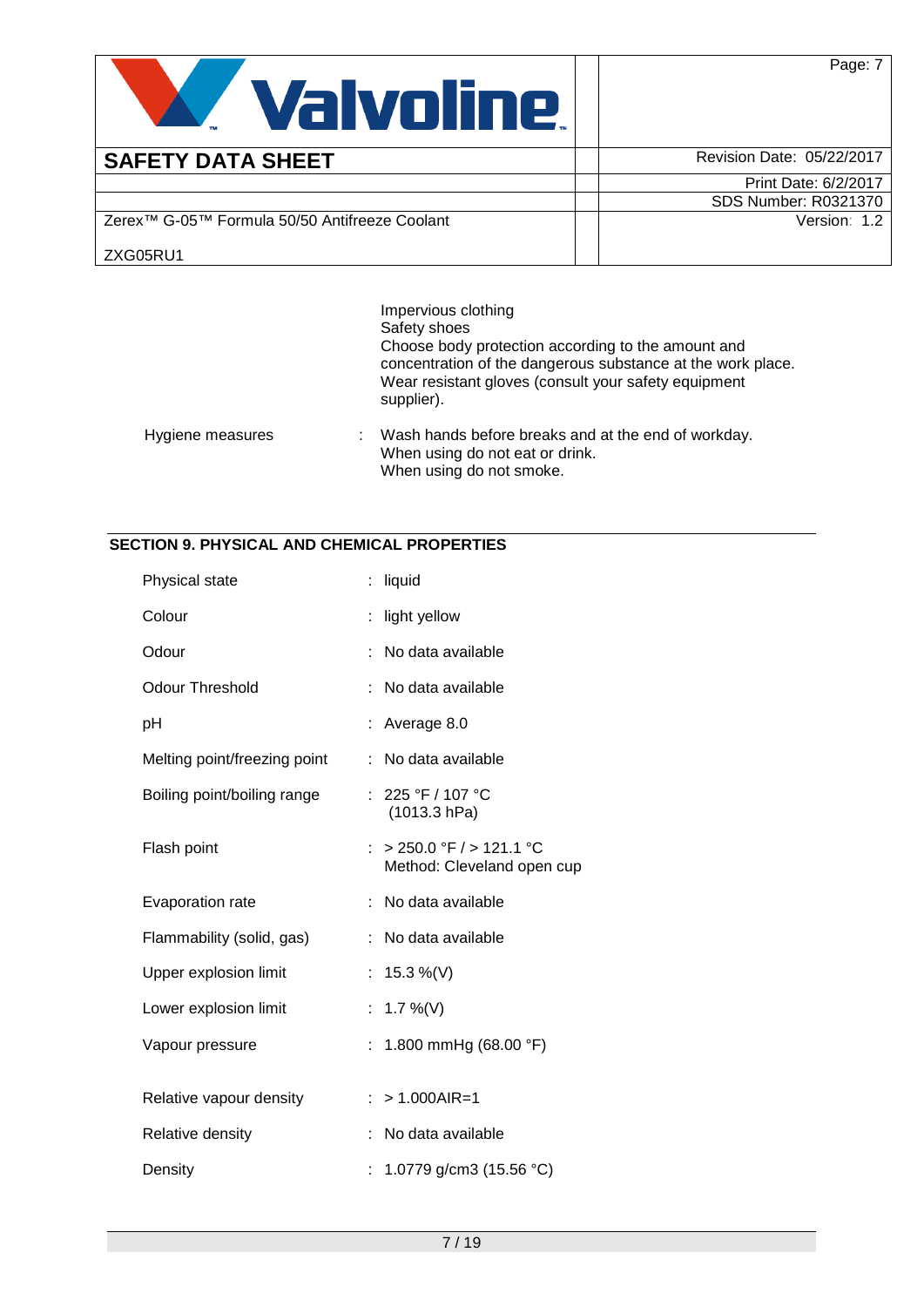

| <b>SAFETY DATA SHEET</b>                                  | Revision Date: 05/22/2017   |
|-----------------------------------------------------------|-----------------------------|
|                                                           | Print Date: 6/2/2017        |
|                                                           | <b>SDS Number: R0321370</b> |
| Zerex <sup>™</sup> G-05™ Formula 50/50 Antifreeze Coolant | Version: 1.2                |
| ZXG05RU1                                                  |                             |

Page: 8

| Solubility(ies)<br>Water solubility        | ∶   No data available |
|--------------------------------------------|-----------------------|
| Solubility in other solvents               | No data available     |
| Partition coefficient: n-<br>octanol/water | ∶   No data available |
| Thermal decomposition                      | ∶   No data available |
| Viscosity<br>Viscosity, dynamic            | No data available     |
| Viscosity, kinematic                       | ∶   No data available |
| Oxidizing properties                       | No data available     |

# **SECTION 10. STABILITY AND REACTIVITY**

| Reactivity                            | No decomposition if stored and applied as directed.                                                                                                          |  |
|---------------------------------------|--------------------------------------------------------------------------------------------------------------------------------------------------------------|--|
| Chemical stability                    | : Stable under recommended storage conditions.                                                                                                               |  |
| Possibility of hazardous<br>reactions | : Product will not undergo hazardous polymerization.                                                                                                         |  |
| Conditions to avoid                   | : excessive heat<br>Exposure to moisture                                                                                                                     |  |
| Incompatible materials                | Acids<br>Aldehydes<br>Alkali metals<br>Alkaline earth metals<br><b>Bases</b><br>iron salts<br>strong alkalis<br>Strong oxidizing agents<br>Sulphur compounds |  |
| Hazardous decomposition<br>products   | Alcohols<br>Aldehydes<br>carbon dioxide and carbon monoxide<br>ethers<br>Hydrocarbons<br>Organic acids<br>Sodium oxides<br>ketones                           |  |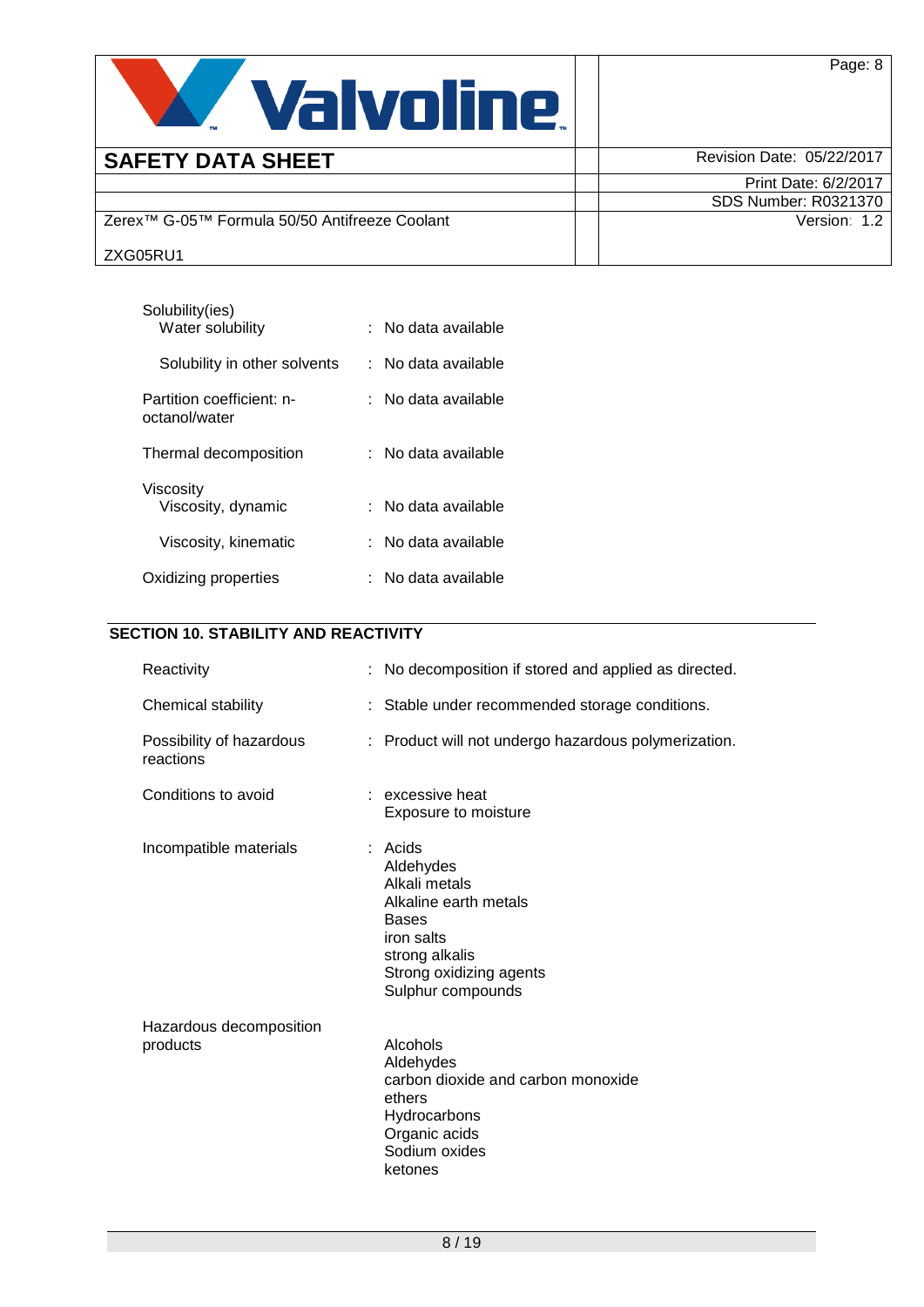| <b>Valvoline.</b>                                         | Page: 9                     |
|-----------------------------------------------------------|-----------------------------|
| <b>SAFETY DATA SHEET</b>                                  | Revision Date: 05/22/2017   |
|                                                           | Print Date: 6/2/2017        |
|                                                           | <b>SDS Number: R0321370</b> |
| Zerex <sup>™</sup> G-05™ Formula 50/50 Antifreeze Coolant | Version: 1.2                |
| ZXG05RU1                                                  |                             |

| Information on likely routes of | Inhalation                                                                                                                                                                                                   |
|---------------------------------|--------------------------------------------------------------------------------------------------------------------------------------------------------------------------------------------------------------|
| exposure                        | Skin contact                                                                                                                                                                                                 |
|                                 | Eye Contact                                                                                                                                                                                                  |
|                                 | Ingestion                                                                                                                                                                                                    |
| <b>Acute toxicity</b>           |                                                                                                                                                                                                              |
| Harmful if swallowed.           |                                                                                                                                                                                                              |
| <b>Product:</b>                 |                                                                                                                                                                                                              |
| Acute oral toxicity             |                                                                                                                                                                                                              |
|                                 | Remarks: Ingestion of medications contaminated with<br>diethylene glycol has caused kidney failure and death in<br>humans. Products containing diethylene glycol should be<br>considered toxic by ingestion. |
| Acute dermal toxicity           | : Remarks: Skin absorption of this material (or a component)<br>may be increased through injured skin.                                                                                                       |
| <b>Components:</b>              |                                                                                                                                                                                                              |
| <b>ETHYLENE GLYCOL:</b>         |                                                                                                                                                                                                              |
| Acute oral toxicity             | : LD0 (Human): Estimated 1.56 g/kg                                                                                                                                                                           |
|                                 |                                                                                                                                                                                                              |
|                                 | Assessment: The component/mixture is classified as acute<br>oral toxicity, category 4.                                                                                                                       |
| Acute inhalation toxicity       | LC50 (Rat): 10.9 mg/l                                                                                                                                                                                        |
|                                 | Exposure time: 1 h                                                                                                                                                                                           |
|                                 | Test atmosphere: dust/mist                                                                                                                                                                                   |
|                                 | Assessment: No adverse effect has been observed in acute<br>inhalation toxicity tests.                                                                                                                       |
| Acute dermal toxicity           | : LD50 (Rabbit): 9,530 mg/kg                                                                                                                                                                                 |
|                                 |                                                                                                                                                                                                              |
| DIETHYLENE GLYCOL:              | : LD50 (Human): Expected 1,120 mg/kg                                                                                                                                                                         |
| Acute oral toxicity             | Target Organs: Kidney                                                                                                                                                                                        |
| Acute inhalation toxicity       | $LC50$ (Rat): > 4.6 mg/l                                                                                                                                                                                     |
|                                 | Exposure time: 4 h                                                                                                                                                                                           |
|                                 | Test atmosphere: dust/mist                                                                                                                                                                                   |
|                                 | Assessment: No adverse effect has been observed in acute                                                                                                                                                     |
|                                 | inhalation toxicity tests.                                                                                                                                                                                   |
| Acute dermal toxicity           | : LD50 (Rabbit): 13,300 mg/kg                                                                                                                                                                                |

SODIUM BENZOATE**:**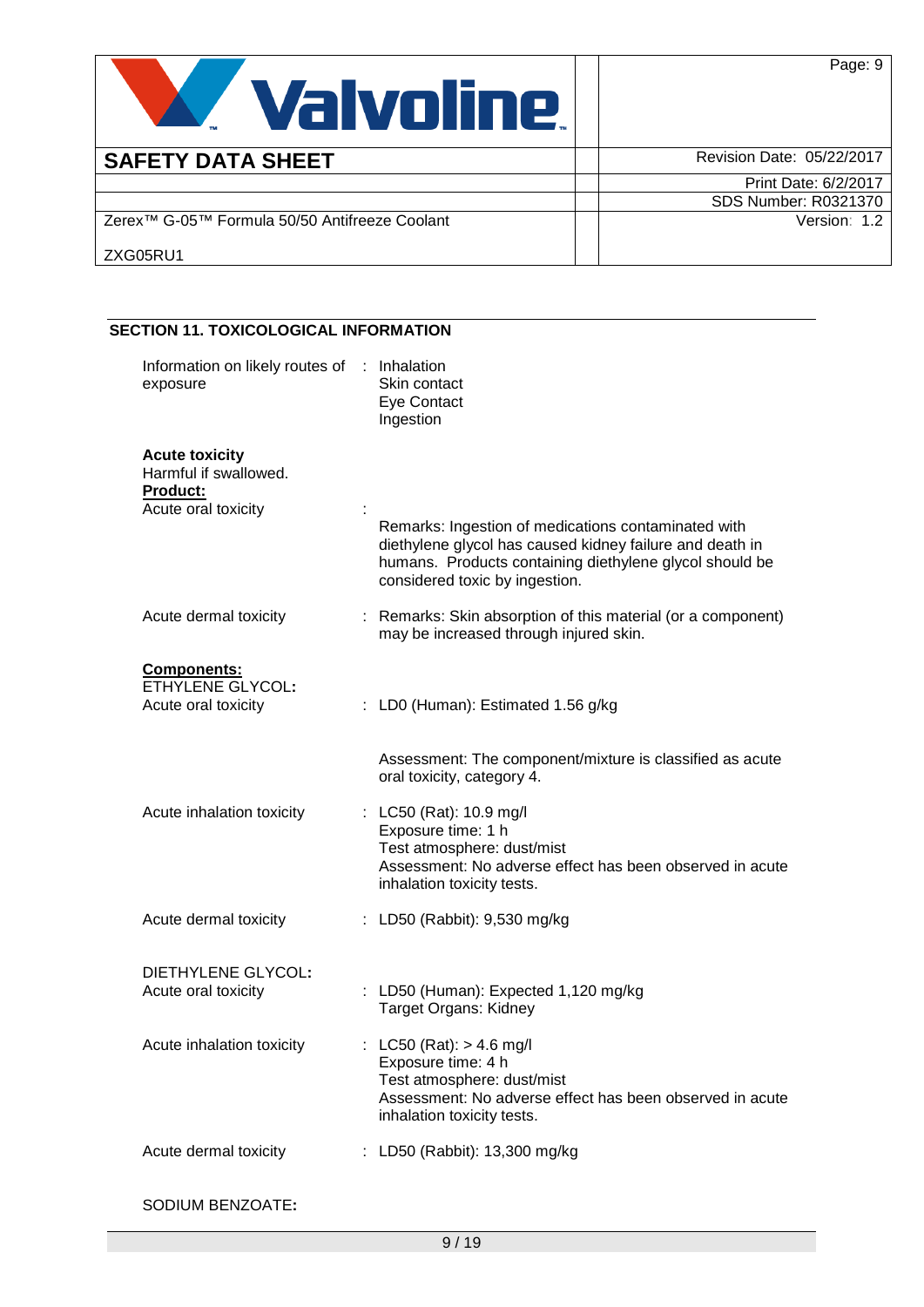

| <b>SAFETY DATA SHEET</b>                                  | Revision Date: 05/22/2017   |
|-----------------------------------------------------------|-----------------------------|
|                                                           | Print Date: 6/2/2017        |
|                                                           | <b>SDS Number: R0321370</b> |
| Zerex <sup>™</sup> G-05™ Formula 50/50 Antifreeze Coolant | Version: 1.2                |
| ZXG05RU1                                                  |                             |

Acute oral toxicity : LD50 (Rat, male and female): 3,450 mg/kg Acute inhalation toxicity : LC50 (Rat): > 12.2 mg/l Exposure time: 4 h Test atmosphere: dust/mist Remarks: Information given is based on data obtained from similar substances. DISODIUM TETRABORATE ANHYDROUS**:** : LC50 (Rat):  $> 2.03$  mg/l Exposure time: 4 h Test atmosphere: dust/mist Method: OECD Test Guideline 403 Assessment: No adverse effect has been observed in acute inhalation toxicity tests. Acute dermal toxicity : LD50 (Rabbit): > 2,000 mg/kg Assessment: No adverse effect has been observed in acute dermal toxicity tests.

#### **Skin corrosion/irritation**

Not classified based on available information. **Components:** ETHYLENE GLYCOL**:** Species: Rabbit Result: No skin irritation

DIETHYLENE GLYCOL**:** Species: Human Result: Slight, transient irritation

SODIUM BENZOATE**:** Result: Slight, transient irritation

DISODIUM TETRABORATE ANHYDROUS**:** Species: Rabbit Result: No skin irritation

#### **Serious eye damage/eye irritation**

Not classified based on available information. **Product:** Remarks: Unlikely to cause eye irritation or injury.

#### **Components:**

ETHYLENE GLYCOL**:** Result: Slight, transient irritation

DIETHYLENE GLYCOL**:** Species: Rabbit Result: Slight, transient irritation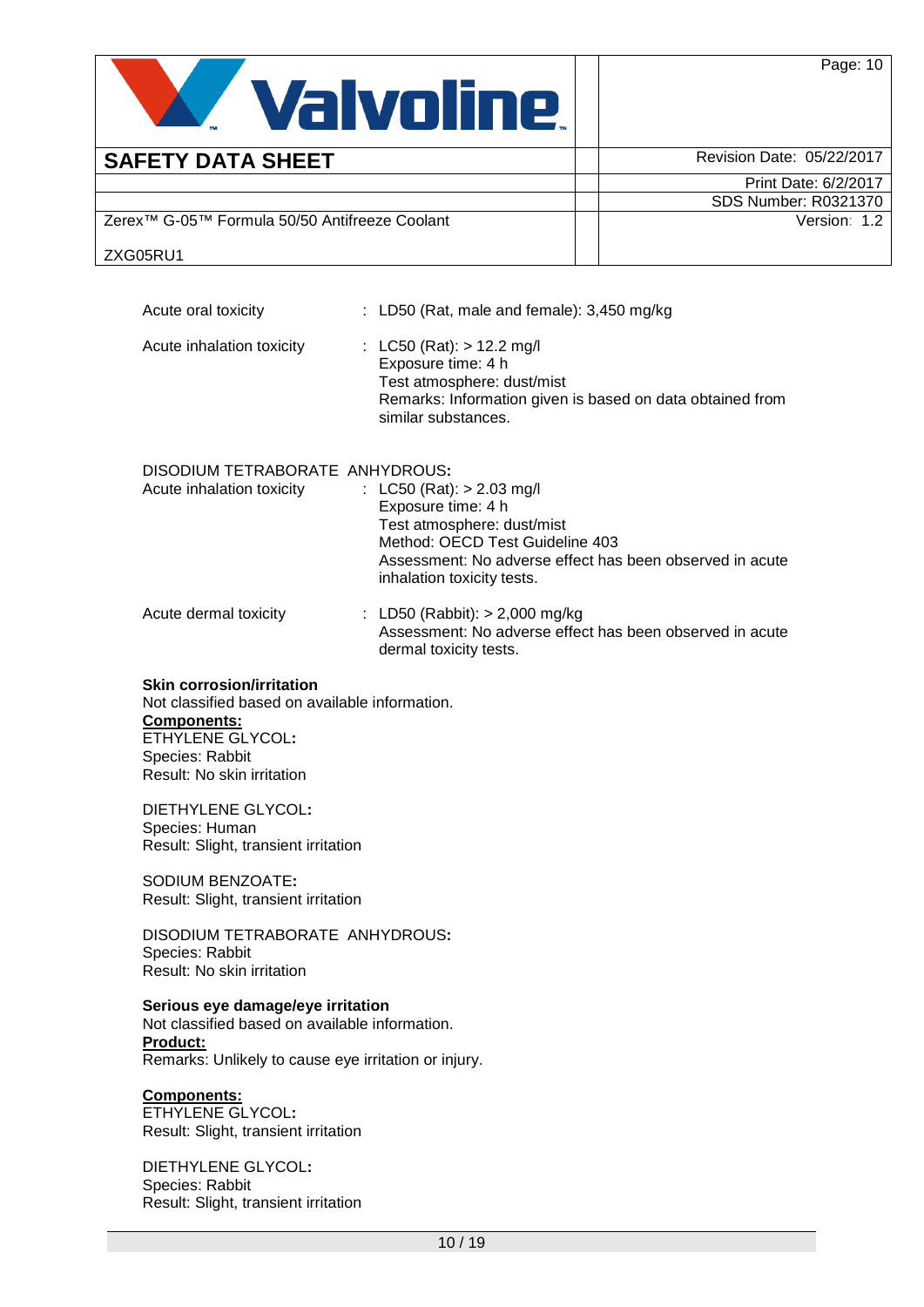

| <b>SAFETY DATA SHEET</b>                                  | Revision Date: 05/22/2017   |
|-----------------------------------------------------------|-----------------------------|
|                                                           | Print Date: 6/2/2017        |
|                                                           | <b>SDS Number: R0321370</b> |
| Zerex <sup>™</sup> G-05™ Formula 50/50 Antifreeze Coolant | Version: 1.2                |
| ZXG05RU1                                                  |                             |

SODIUM BENZOATE**:** Species: Rabbit Result: Irritating to eyes. Method: OECD Test Guideline 405

DISODIUM TETRABORATE ANHYDROUS**:** Result: Slight, transient irritation

### **Respiratory or skin sensitisation**

Skin sensitisation: Not classified based on available information. Respiratory sensitisation: Not classified based on available information. **Components:** ETHYLENE GLYCOL**:** Test Type: Maximisation Test Species: Guinea pig Assessment: Does not cause skin sensitisation.

DIETHYLENE GLYCOL**:** Test Type: Maximisation Test Species: Guinea pig Method: Directive 67/548/EEC, Annex V, B.6. Result: Did not cause sensitisation on laboratory animals.

DISODIUM TETRABORATE ANHYDROUS**:** Test Type: Buehler Test Species: Guinea pig Assessment: Does not cause skin sensitisation. Method: OECD Test Guideline 406

Germ cell mutagenicity Not classified based on available information. **Components:**

ETHYLENE GLYCOL**:**

Genotoxicity in vitro : Test Type: Ames test Test species: Salmonella typhimurium Metabolic activation: with and without metabolic activation Result: negative

DIETHYLENE GLYCOL**:**

- : Test Type: Ames test Metabolic activation: with and without metabolic activation Method: OECD Test Guideline 471 Result: negative GLP: yes
	- : Test species: Chinese hamster ovary cells Metabolic activation: with and without metabolic activation Method: OECD Test Guideline 479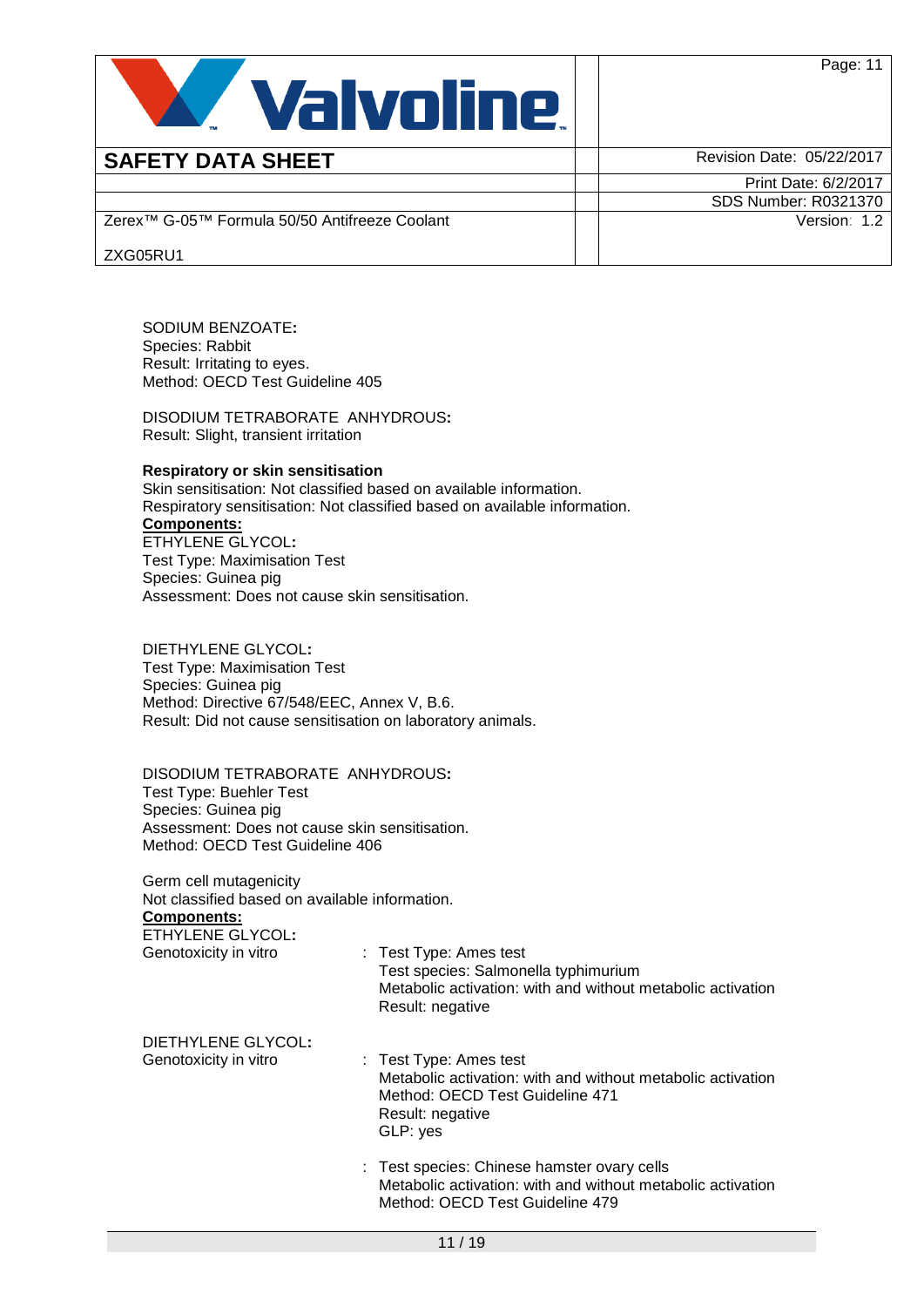

# **SAFETY DATA SHEET Revision Date: 05/22/2017**

Print Date: 6/2/2017 SDS Number: R0321370 Version: 1.2

Zerex™ G-05™ Formula 50/50 Antifreeze Coolant

ZXG05RU1

Result: negative GLP: yes Genotoxicity in vivo : Test Type: In vivo micronucleus test Test species: Mouse Method: OECD Test Guideline 474 Result: negative GLP: yes **Carcinogenicity** Not classified based on available information. **Reproductive toxicity** May damage fertility or the unborn child. **Components:** DISODIUM TETRABORATE ANHYDROUS**:** Reproductive toxicity - Assessment : Clear evidence of adverse effects on sexual function and fertility, and/or on development, based on animal experiments **STOT - single exposure** Not classified based on available information. **STOT - repeated exposure** Not classified based on available information. **Components:** ETHYLENE GLYCOL**:** Exposure routes: Ingestion Target Organs: Kidney, Liver Assessment: May cause damage to organs through prolonged or repeated exposure. DIETHYLENE GLYCOL**:** Exposure routes: Ingestion Target Organs: Kidney Assessment: May cause damage to organs through prolonged or repeated exposure. **Aspiration toxicity** Not classified based on available information. **Experience with human exposure Components:** DIETHYLENE GLYCOL**:** Liver **Further information Product:** Remarks: No data available

# **SECTION 12. ECOLOGICAL INFORMATION**

**Ecotoxicity Product:** Ecotoxicology Assessment

Acute aquatic toxicity : Not classified based on available information.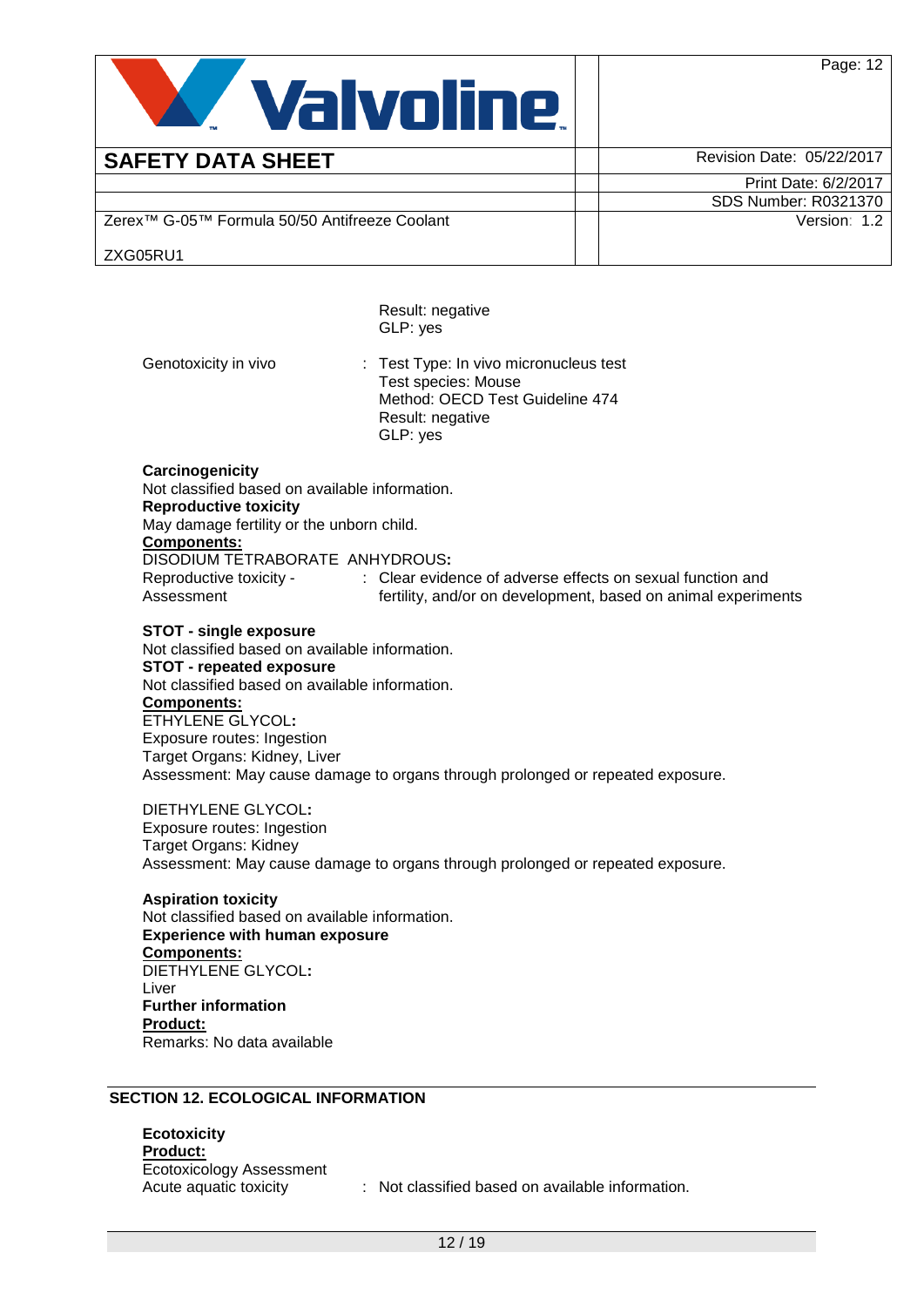

| <b>SAFETY DATA SHEET</b>                                  | Revision Date: 05/22/2017 |
|-----------------------------------------------------------|---------------------------|
|                                                           | Print Date: 6/2/2017      |
|                                                           | SDS Number: R0321370      |
| Zerex <sup>™</sup> G-05™ Formula 50/50 Antifreeze Coolant | Version: 1.2              |
| ZXG05RU1                                                  |                           |

| Chronic aquatic toxicity                                                     | : Not classified based on available information.                                                                                                 |
|------------------------------------------------------------------------------|--------------------------------------------------------------------------------------------------------------------------------------------------|
| Components:<br><b>ETHYLENE GLYCOL:</b><br>Toxicity to fish                   | : LC50 (Lepomis macrochirus (Bluegill sunfish)): 27,540 mg/l<br>Exposure time: 96 h<br>Test Type: static test                                    |
|                                                                              | LC50 (Pimephales promelas (fathead minnow)): 8,050 mg/l<br>Exposure time: 96 h                                                                   |
| Toxicity to daphnia and other<br>aquatic invertebrates                       | : LC50 (Daphnia magna (Water flea)): > 10,000 mg/l<br>Exposure time: 48 h<br>Test Type: static test                                              |
| Toxicity to algae                                                            | : EC50 (Pseudokirchneriella subcapitata (green algae)): 6,500 -<br>13,000 mg/l<br>End point: Growth inhibition<br>Exposure time: 7 Days          |
| Toxicity to fish (Chronic<br>toxicity)                                       | : NOEC (Pimephales promelas (fathead minnow)): 32,000 mg/l<br>Exposure time: 7 d                                                                 |
| Toxicity to daphnia and other<br>aquatic invertebrates<br>(Chronic toxicity) | : NOEC (Daphnia magna (Water flea)): 24,000 mg/l<br>Exposure time: 7 d                                                                           |
| DIETHYLENE GLYCOL:<br>Toxicity to fish                                       | : LC50 (Fathead minnow (Pimephales promelas)): 75,210 mg/l<br>Exposure time: 96 h<br>Test Type: flow-through test                                |
| Toxicity to daphnia and other<br>aquatic invertebrates                       | : LC50 (Water flea (Daphnia magna)): > 10,000 mg/l<br>Exposure time: 24 h<br>Test Type: static test<br>Method: DIN 38412                         |
| SODIUM BENZOATE:<br>Toxicity to fish                                         | LC50 (Fathead minnow (Pimephales promelas)): > 100 mg/l<br>Exposure time: 96 h<br>Test Type: static test<br>Method: Static<br>Remarks: Mortality |
| Toxicity to daphnia and other<br>aquatic invertebrates                       | LC50 (Water flea (Daphnia magna)): > 100 mg/l<br>Exposure time: 96 h<br>Test Type: static test<br>Method: Static<br><b>Remarks: Mortality</b>    |

DISODIUM TETRABORATE ANHYDROUS**:**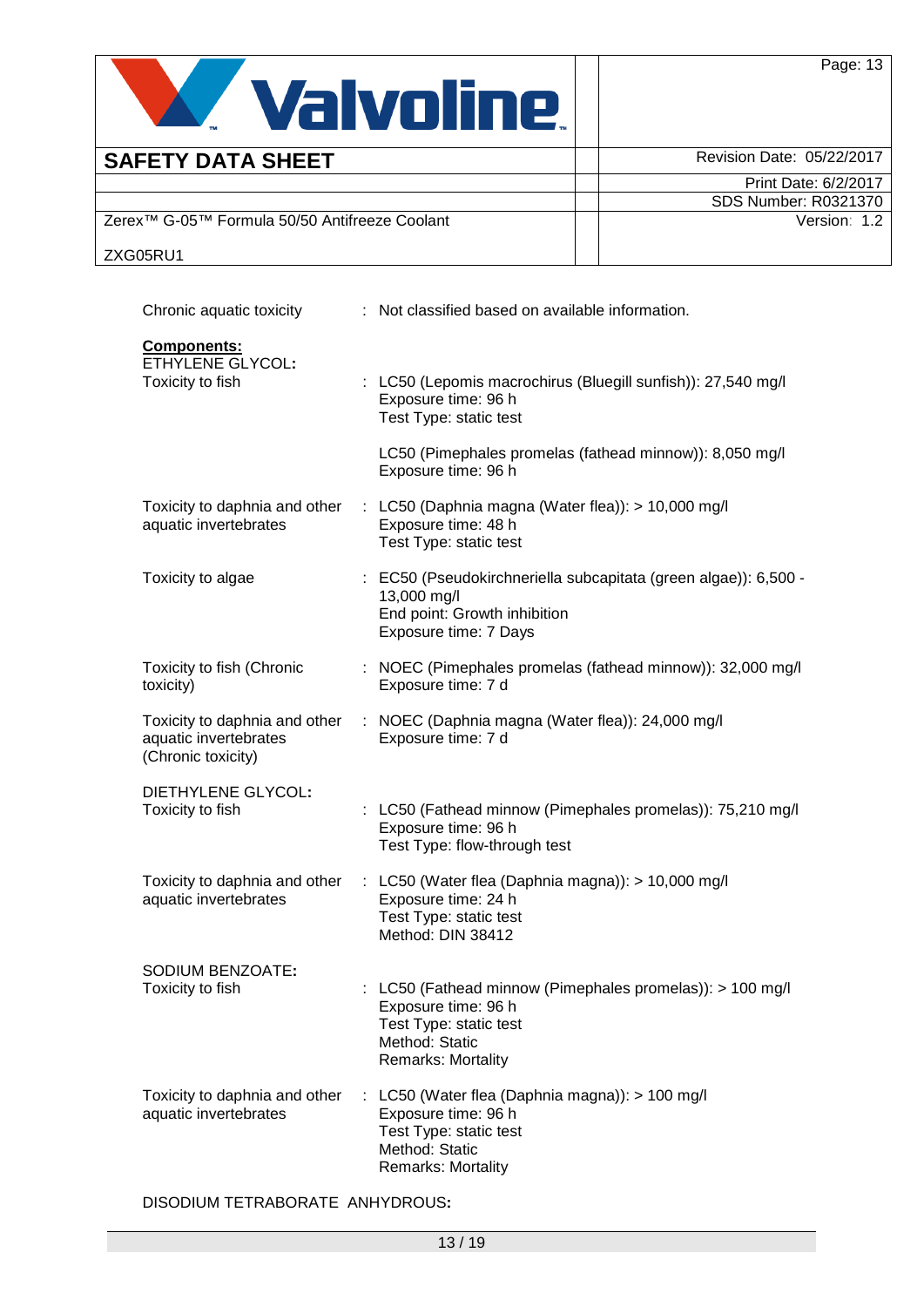

| <b>SAFETY DATA SHEET</b>                                  | Revision Date: 05/22/2017 |
|-----------------------------------------------------------|---------------------------|
|                                                           | Print Date: 6/2/2017      |
|                                                           | SDS Number: R0321370      |
| Zerex <sup>™</sup> G-05™ Formula 50/50 Antifreeze Coolant | Version: 1.2              |
| ZXG05RU1                                                  |                           |

| Toxicity to fish                                                                                | : LC50 (Pimephales promelas (fathead minnow)): 79.7 mg/l<br>Exposure time: 96 h<br>Remarks: Information refers to the main component.                                                                                                          |
|-------------------------------------------------------------------------------------------------|------------------------------------------------------------------------------------------------------------------------------------------------------------------------------------------------------------------------------------------------|
| Toxicity to algae                                                                               | : NOEC (Pseudokirchneriella subcapitata (green algae)): 17.5<br>mg/l<br>End point: Growth inhibition<br>Exposure time: 72 h<br>Test Type: static test<br>Method: OECD Test Guideline 201<br>Remarks: Information refers to the main component. |
| Toxicity to fish (Chronic<br>toxicity)                                                          | : NOEC (Danio rerio (zebra fish)): 5.6 mg/l<br>Exposure time: 34 d<br>Test Type: semi-static test<br>Method: OECD Test Guideline 210<br>Remarks: Information refers to the main component.                                                     |
| <b>Persistence and degradability</b>                                                            |                                                                                                                                                                                                                                                |
| <b>Components:</b><br><b>ETHYLENE GLYCOL:</b>                                                   |                                                                                                                                                                                                                                                |
| Biodegradability                                                                                | : Result: Readily biodegradable.<br>Biodegradation: 90 - 100 %<br>Exposure time: 10 d<br>Method: OECD Test Guideline 301                                                                                                                       |
| DIETHYLENE GLYCOL:<br>Biodegradability                                                          | : Result: Readily biodegradable.<br>Biodegradation: 70 - 80 %<br>Exposure time: 28 d<br>Method: OECD Test Guideline 301B                                                                                                                       |
| SODIUM BENZOATE:<br>Biodegradability                                                            | Result: Readily biodegradable.<br>Biodegradation: 88 %<br>Exposure time: 28 d<br>Method: OECD Test Guideline 301                                                                                                                               |
| DISODIUM TETRABORATE ANHYDROUS:<br>Biodegradability                                             | : Result: The methods for determining biodegradability are not<br>applicable to inorganic substances.                                                                                                                                          |
| No data available<br><b>Bioaccumulative potential</b><br>Components:<br><b>ETHYLENE GLYCOL:</b> |                                                                                                                                                                                                                                                |
| Bioaccumulation                                                                                 | : Species: Crayfish (Procambarus)<br>Bioconcentration factor (BCF): 0.27<br>Exposure time: 61 d<br>Concentration: 1000 mg/l<br>Method: Flow through                                                                                            |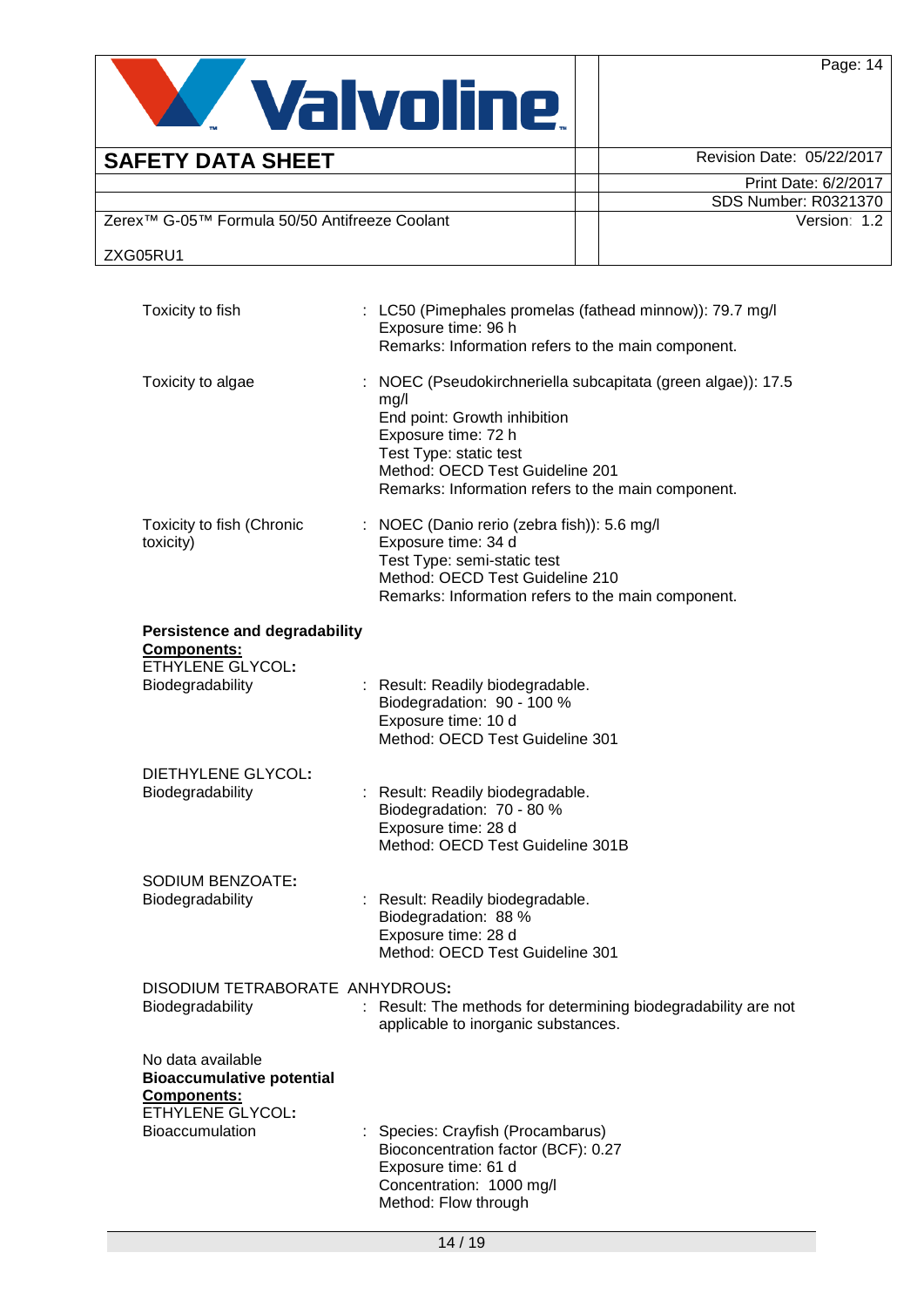

| <b>SAFETY DATA SHEET</b>                                  | Revision Date: 05/22/2017 |
|-----------------------------------------------------------|---------------------------|
|                                                           | Print Date: 6/2/2017      |
|                                                           | SDS Number: R0321370      |
| Zerex <sup>™</sup> G-05™ Formula 50/50 Antifreeze Coolant | Version: 1.2              |
| ZXG05RU1                                                  |                           |

| Partition coefficient: n-<br>octanol/water                                                                                                                                                | : log Pow: -1.36                                                            |
|-------------------------------------------------------------------------------------------------------------------------------------------------------------------------------------------|-----------------------------------------------------------------------------|
| DIETHYLENE GLYCOL:<br><b>Bioaccumulation</b>                                                                                                                                              | Species: Leuciscus idus (Golden orfe)<br>Bioconcentration factor (BCF): 100 |
| Partition coefficient: n-<br>octanol/water                                                                                                                                                | : $log Pow: -1.47$                                                          |
| No data available<br><b>Mobility in soil</b><br>Components:<br>No data available<br>Other adverse effects<br>No data available<br><b>Product:</b><br>Additional ecological<br>information | : No data available                                                         |

#### **Components:**

## **SECTION 13. DISPOSAL CONSIDERATIONS**

| <b>Disposal methods</b> |                                                                                                                                                                                                      |
|-------------------------|------------------------------------------------------------------------------------------------------------------------------------------------------------------------------------------------------|
| General advice          | : Do not dispose of waste into sewer.<br>Do not contaminate ponds, waterways or ditches with<br>chemical or used container.<br>Send to a licensed waste management company.                          |
|                         | Dispose of in accordance with all applicable local, state and<br>federal regulations.                                                                                                                |
| Contaminated packaging  | : Empty remaining contents.<br>Dispose of as unused product.<br>Empty containers should be taken to an approved waste<br>handling site for recycling or disposal.<br>Do not re-use empty containers. |

### **SECTION 14. TRANSPORT INFORMATION**

# **International transport regulations**

# **REGULATION**

| <b>PACKING</b><br><b>SUBSIDIARY</b><br><b>PROPER SHIPPING NAME</b><br><b>ID NUMBER</b><br><b>MARINE</b><br>*HAZARD<br><b>CLASS</b><br>POLLUTANT<br><b>GROUP</b><br>HAZARDS<br>QTY.<br>LTD. |
|--------------------------------------------------------------------------------------------------------------------------------------------------------------------------------------------|
|                                                                                                                                                                                            |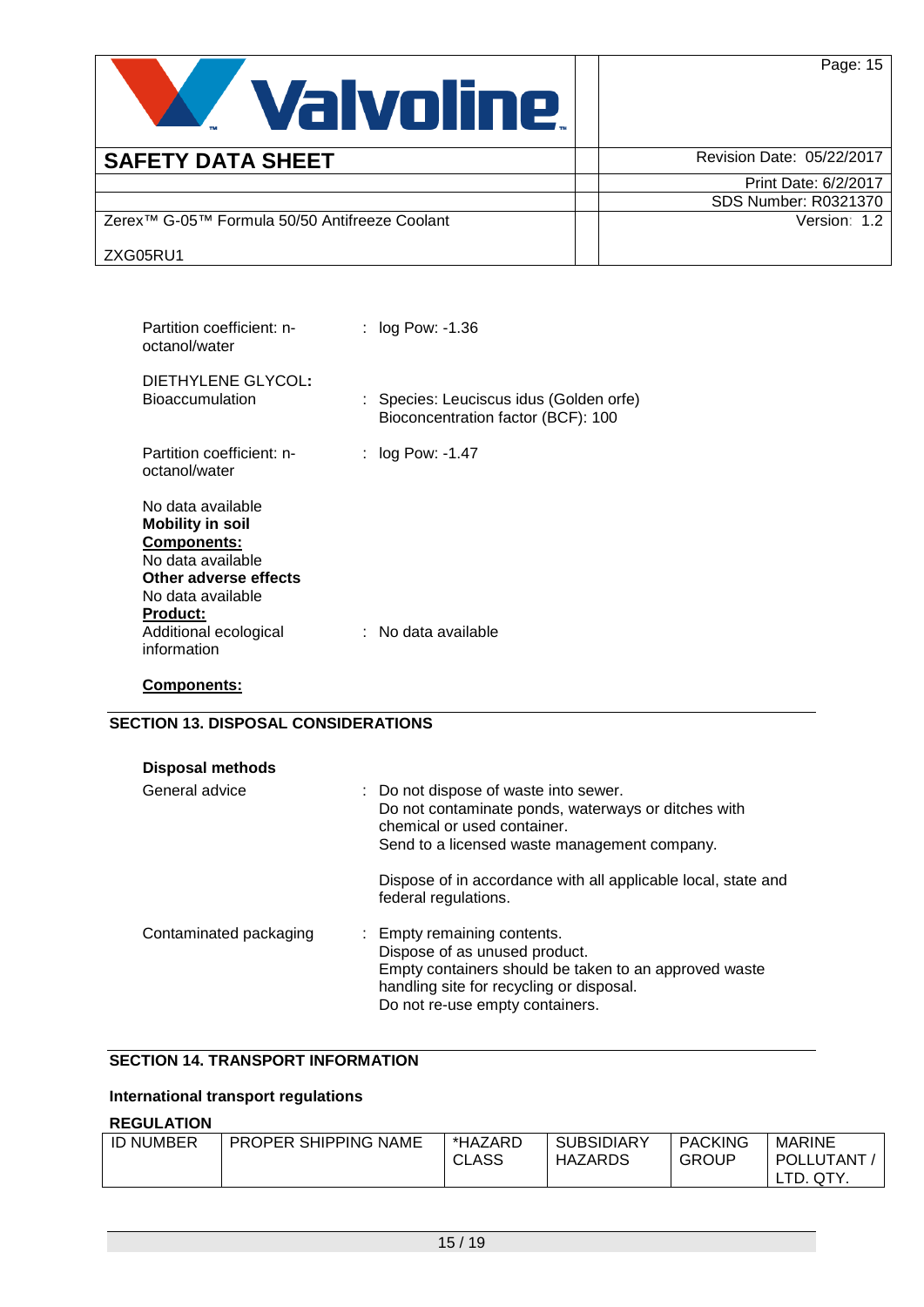

| <b>SAFETY DATA SHEET</b>                                  | Revision Date: 05/22/2017 |
|-----------------------------------------------------------|---------------------------|
|                                                           | Print Date: 6/2/2017      |
|                                                           | SDS Number: R0321370      |
| Zerex <sup>™</sup> G-05™ Formula 50/50 Antifreeze Coolant | Version: 1.2              |
| ZXG05RU1                                                  |                           |

### **U.S. DOT - ROAD**

Not dangerous goods

#### **CFR\_RAIL\_C**

Not dangerous goods

### **U.S. DOT - INLAND WATERWAYS**

Not dangerous goods

#### **TDG\_ROAD\_C**

Not dangerous goods

#### **TDG\_RAIL\_C**

Not dangerous goods

#### **TDG\_INWT\_C**

Not dangerous goods

#### **INTERNATIONAL MARITIME DANGEROUS GOODS**

Not dangerous goods

#### **INTERNATIONAL AIR TRANSPORT ASSOCIATION - CARGO**

Not dangerous goods

#### **INTERNATIONAL AIR TRANSPORT ASSOCIATION - PASSENGER**

Not dangerous goods

#### **MX\_DG**

Not dangerous goods

#### **\*ORM = ORM-D, CBL = COMBUSTIBLE LIQUID**

| Marine pollutant | no |
|------------------|----|
|                  |    |

Dangerous goods descriptions (if indicated above) may not reflect quantity, end-use or region-specific exceptions that can be applied. Consult shipping documents for descriptions that are specific to the shipment.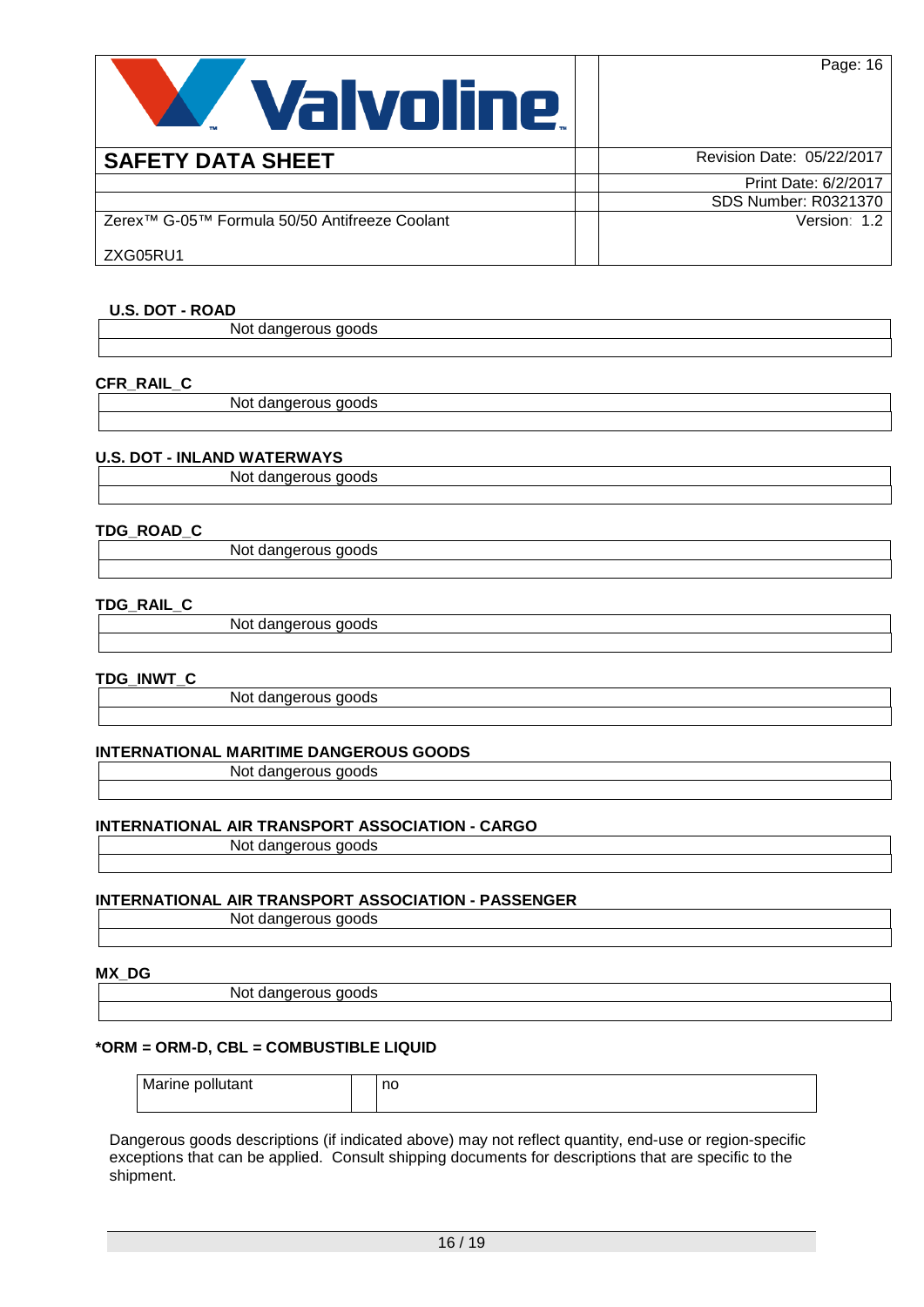

| <b>SAFETY DATA SHEET</b>                                  | Revision Date: 05/22/2017   |
|-----------------------------------------------------------|-----------------------------|
|                                                           | Print Date: 6/2/2017        |
|                                                           | <b>SDS Number: R0321370</b> |
| Zerex <sup>™</sup> G-05™ Formula 50/50 Antifreeze Coolant | Version: 1.2                |
| ZXG05RU1                                                  |                             |

#### **SECTION 15. REGULATORY INFORMATION**

| <b>EPCRA - Emergency Planning and Community Right-to-Know Act</b><br><b>CERCLA Reportable Quantity</b> |    |                                                                                                                                                |                |                       |  |  |  |
|--------------------------------------------------------------------------------------------------------|----|------------------------------------------------------------------------------------------------------------------------------------------------|----------------|-----------------------|--|--|--|
| Components                                                                                             |    | CAS-No.                                                                                                                                        | Component RQ   | Calculated product RQ |  |  |  |
|                                                                                                        |    |                                                                                                                                                | (lbs)          | (lbs)                 |  |  |  |
| ETHYLENE GLYCOL                                                                                        |    | $107 - 21 - 1$                                                                                                                                 | 5000           | 9914                  |  |  |  |
| SARA 304 Extremely Hazardous Substances Reportable Quantity                                            |    |                                                                                                                                                |                |                       |  |  |  |
| This material does not contain any components with a section 304 EHS RQ.                               |    |                                                                                                                                                |                |                       |  |  |  |
| SARA 311/312 Hazards                                                                                   |    | : Chronic Health Hazard<br>Acute Health Hazard                                                                                                 |                |                       |  |  |  |
| <b>SARA 313</b>                                                                                        |    | ETHYLENE GLYCOL                                                                                                                                | $107 - 21 - 1$ | 50.43%                |  |  |  |
| <b>California Prop 65</b>                                                                              |    | This product does not contain any chemicals known to State<br>of California to cause cancer, birth defects, or any other<br>reproductive harm. |                |                       |  |  |  |
| The components of this product are reported in the following inventories:                              |    |                                                                                                                                                |                |                       |  |  |  |
| <b>DSL</b>                                                                                             |    | All components of this product are on the Canadian DSL                                                                                         |                |                       |  |  |  |
| <b>AICS</b>                                                                                            |    | On the inventory, or in compliance with the inventory                                                                                          |                |                       |  |  |  |
| <b>ENCS</b>                                                                                            |    | Not in compliance with the inventory                                                                                                           |                |                       |  |  |  |
| KECI                                                                                                   |    | Not in compliance with the inventory                                                                                                           |                |                       |  |  |  |
| <b>PICCS</b>                                                                                           |    | Not in compliance with the inventory                                                                                                           |                |                       |  |  |  |
| <b>IECSC</b>                                                                                           | ÷. | On the inventory, or in compliance with the inventory                                                                                          |                |                       |  |  |  |
| TSCA                                                                                                   |    | On TSCA Inventory                                                                                                                              |                |                       |  |  |  |

#### **Inventories**

AICS (Australia), DSL (Canada), IECSC (China), REACH (European Union), ENCS (Japan), ISHL (Japan), KECI (Korea), NZIoC (New Zealand), PICCS (Philippines), TCSI (Taiwan), TSCA (USA)

# **SECTION 16. OTHER INFORMATION**

#### **Further information**

Revision Date: 05/22/2017

**NFPA: HMIS III:**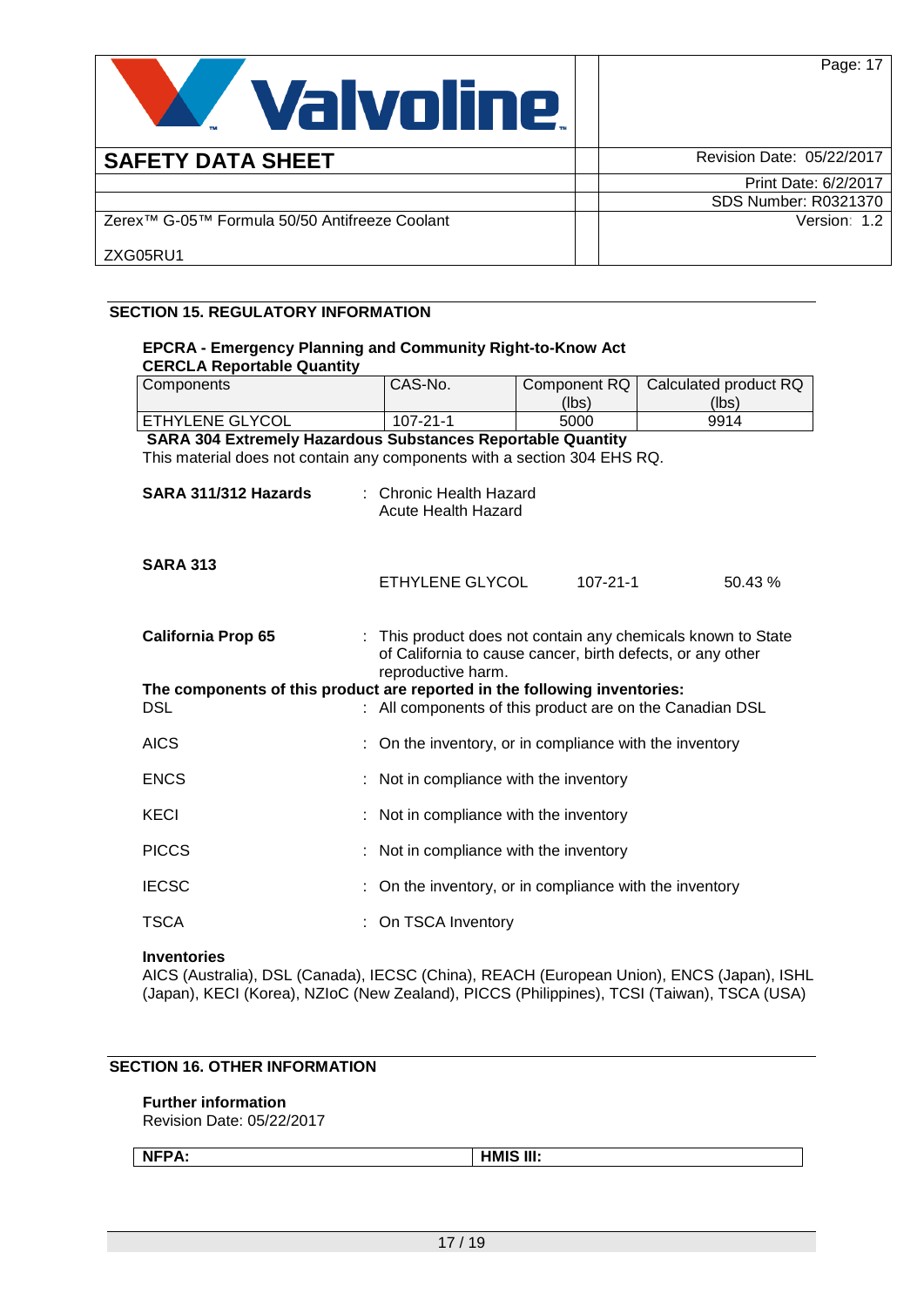| <b>Valvoline</b>                                          | Page: 18                  |
|-----------------------------------------------------------|---------------------------|
| <b>SAFETY DATA SHEET</b>                                  | Revision Date: 05/22/2017 |
|                                                           | Print Date: 6/2/2017      |
|                                                           | SDS Number: R0321370      |
| Zerex <sup>™</sup> G-05™ Formula 50/50 Antifreeze Coolant | Version: 1.2              |
| ZXG05RU1                                                  |                           |



#### **NFPA Flammable and Combustible Liquids Classification** Combustible Liquid Class IIIB

### **Full text of H-Statements**

| H <sub>302</sub>  | Harmful if swallowed.                                             |
|-------------------|-------------------------------------------------------------------|
| H <sub>319</sub>  | Causes serious eye irritation.                                    |
| H360              | May damage fertility or the unborn child.                         |
| H <sub>3</sub> 73 | May cause damage to organs through prolonged or repeated exposure |
|                   | if swallowed.                                                     |

Sources of key data used to compile the Safety Data Sheet Valvoline internal data including own and sponsored test reports The UNECE administers regional agreements implementing harmonised classification for labelling (GHS) and transport.

The information accumulated herein is believed to be accurate but is not warranted to be whether originating with the company or not. Recipients are advised to confirm in advance of need that the information is current, applicable, and suitable to their circumstances. This SDS has been prepared by Valvoline's Environmental Health and Safety Department (1-800-VALVOLINE).

List of abbreviations and acronyms that could be, but not necessarily are, used in this safety data sheet :

ACGIH : American Conference of Industrial Hygienists

BEI : Biological Exposure Index

CAS : Chemical Abstracts Service (Division of the American Chemical Society).

- CMR : Carcinogenic, Mutagenic or Toxic for Reproduction
- FG : Food grade

GHS : Globally Harmonized System of Classification and Labeling of Chemicals.

H-statement : Hazard Statement

IATA : International Air Transport Association.